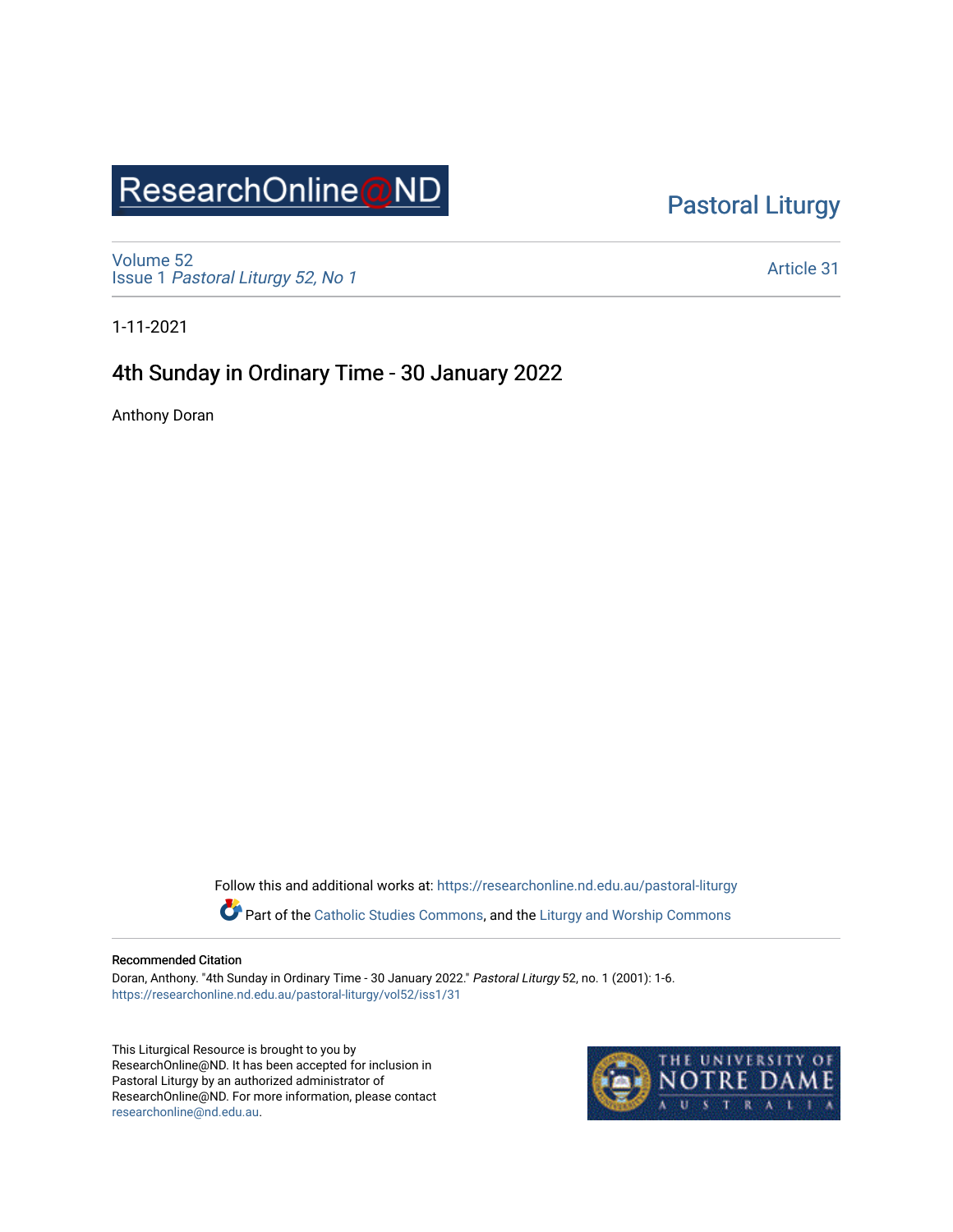

# **30 January 2022**

# Fourth Sunday in Ordinary Time

Reflection by Anthony Doran

### **Introduction**

"For every action there is an equal and opposite reaction". Today's Gospel is not actually a lesson in Newton's third law. Following the proclamation of Jesus in the synagogue at Nazara, we too, are called to make a response. Equal and opposite? Or something else?

# **Penitential Act**

Use one of the *Roman Missal* texts or this optional litany form:

Lord Jesus, you came so that we can know God. Lord, have mercy. You were not accepted in your own country but still loved God. Christ, have mercy. You show us the way to live the Gospel. Lord, have mercy.

### **Collect**

*Grant us, Lord our God, that we may honor you with all our mind, and love everyone in truth of heart.* 

The fourth Sunday of Ordinary Time has us praying one of the most interesting collects in the entire missal. It also defies translators' attempts to capture the original intention of the text and the audacity of its execution. The oration is a play on the Gospel imperative to love God and neighbour and retains most of the vocabulary of the text in its Vulgate Latin translation. Yet this clear reference is deliberately transformed into a prayer that petitions for us to 'honour' God with all our heart, soul and mind, and love all human beings with the warming love of the Holy Spirit.

The oration is from the pen of Gelasius I and was first prayed in the papal mass of Sunday January 29, 495. The pope was leading the people to reject the celebration of the ancient and traditional Roman pagan festival of Lupercalia. The festivities were marked by seduction, drunkenness and defamation. Hence the admonition to love all with true Christian love. The petition to honour, with a strong sense of worship, well reflects the need to assert that the only source of grace is Christ.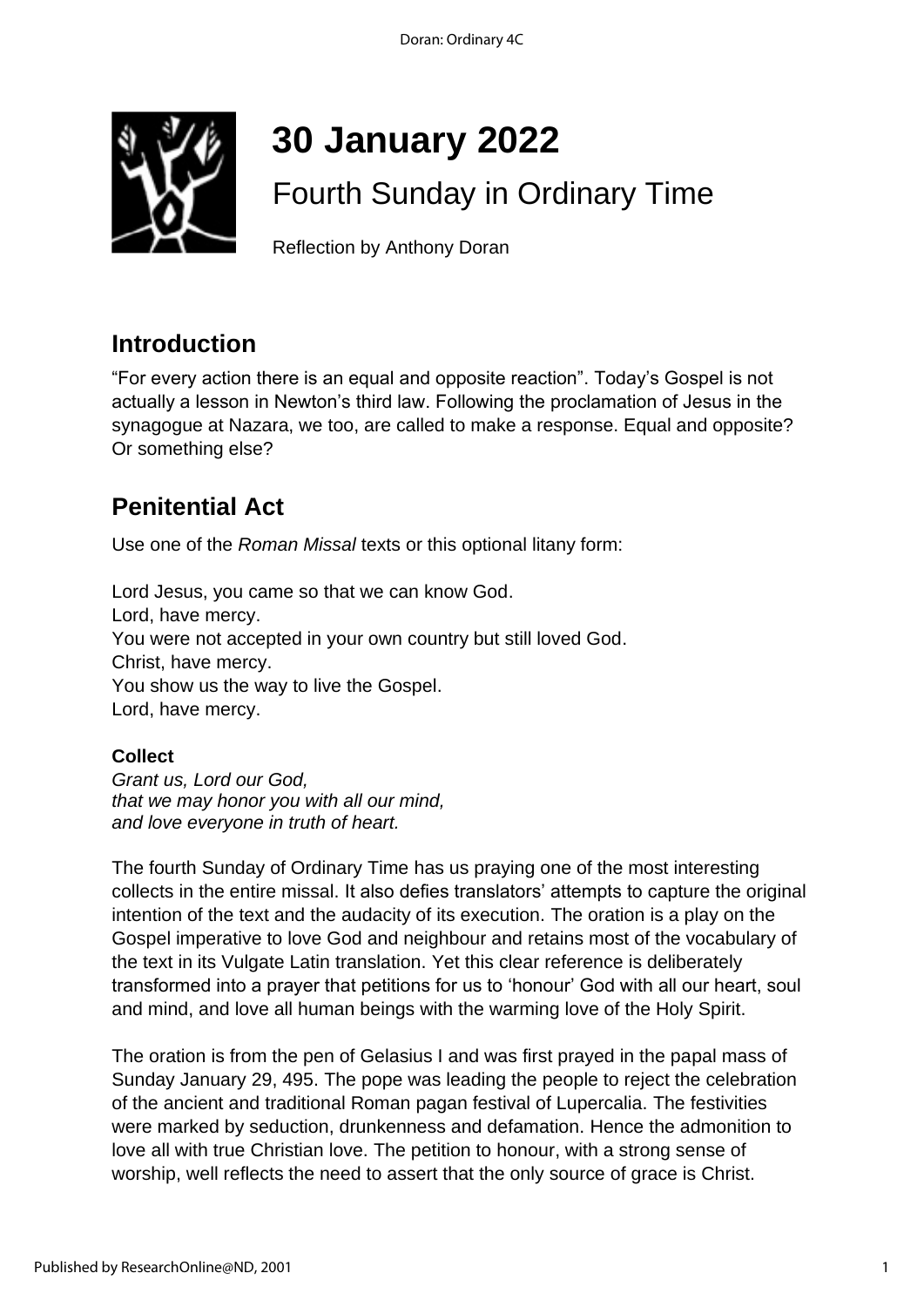Authentic love of God requires true worship. And the reference to love that is 'true of heart' is a subtle reminder, lost in any translation, that the new Rome is founded on Peter and Paul who have displaced the mythical twins Romulus and Remus.

In effect the prayer teaches the key to inculturation: every action must be judged by its compatibility with authentic worship and by the unboundedness of its love. All commandments follow from this.

# **First Reading**

### **Jeremiah 1:4-5, 17-19**

Today's First Reading tells the story of the call of Jeremiah. Before Jeremiah ever was, God loved him and consecrated him to be a prophet.

# **Responsorial Psalm**

### **Psalm 70:1-6. 15. 17.** ℟**. v. 15**

*I will sing of your salvation.*

This psalm starts as a prayer for deliverance and resolves into a prayer of trust in God's steadfast and faithful love, of which the Psalmist will sing.

# **Second Reading**

### **1 Corinthians 12:31-13:13**

Today's Second Reading is perhaps one of the most well-known sections in all of the Pauline corpus. But let not familiarity breed contempt! Let us hear with fresh ears that gifts without love are of no account, and that at the end, it is love which abides.

# **Gospel Reading**

### *Luke 4:21-30*

Following last week's majestic proclamation by Jesus of the fulfilment of Isaiah's prophecy, this week we see how that fulfilment is received: with astonishment, with disbelief, with rage. How do we hear Jesus' proclamation today? With these same responses?

# **Reflection**

If you have been to a wedding at all, chances are you have heard today's Second Reading as one of the readings during the liturgy. Certainly, this has been one of the readings at just on sixty per cent of the weddings I have celebrated over my nineteen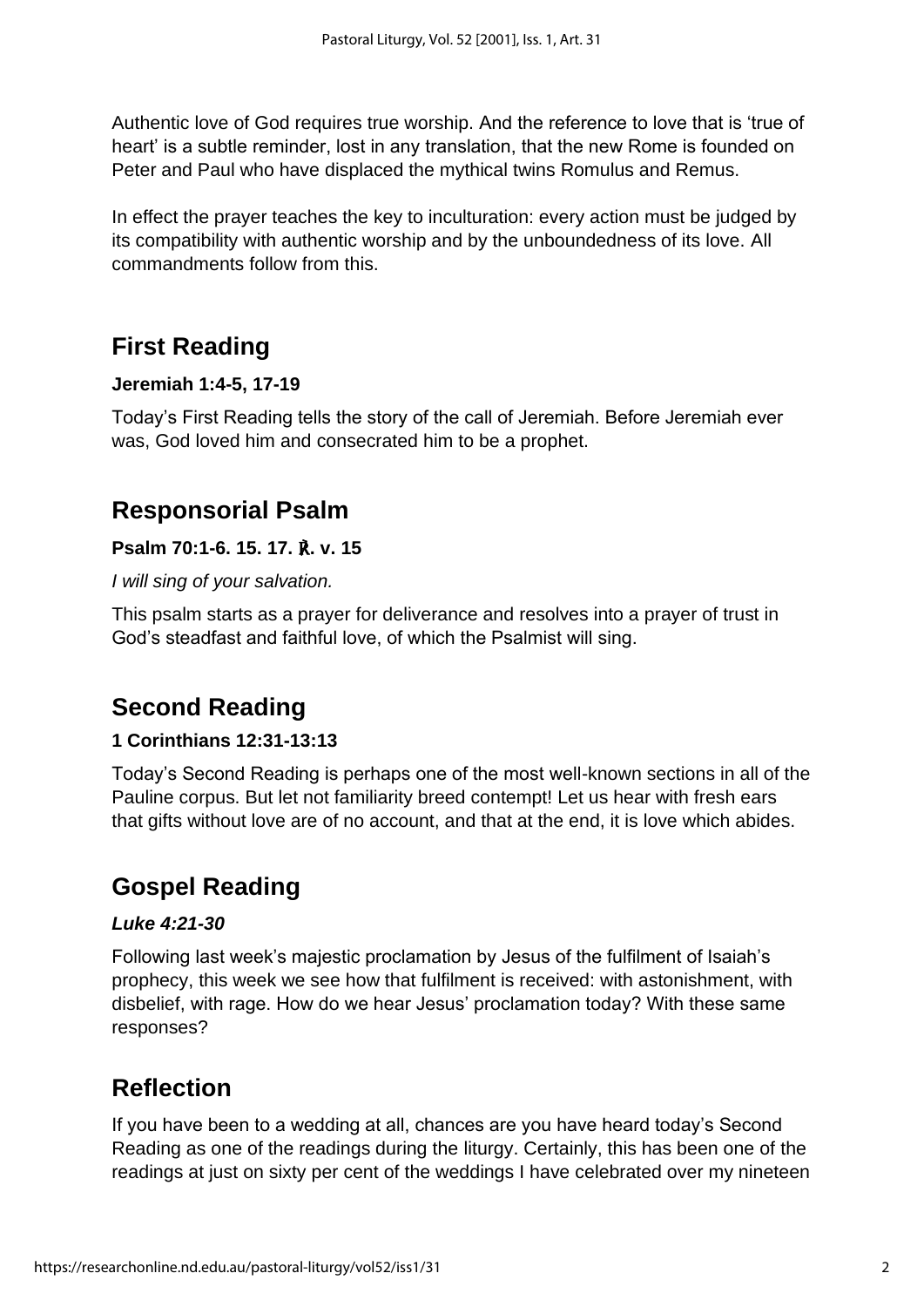years as a deacon and priest celebrating weddings. I counted them up on Friday! But I suspect one of the reasons that this reading is so popular is because of its mention of "love". Couples chose this reading because they think it is about the love which they think they share.

### Actually, it's not.

The love which St Paul is talking about in the Letter to the Corinthians is not the love of husband and wife. This love which St Paul is talking about – rendered by the word *agape* in Greek – is the love of God for us, his holy people. This love is the love in which Jesus died for us and was risen from the dead.

Now, before you misunderstand me, let me make a few things clear. I do believe that all of the couples that I have married are very much in love with each other. But, in most cases, it is very young love. Those of you who are married and have been married for many years know that your relationship with your spouse has changed over the years. You know the hard work and dedication that has gone into making your relationship what it is. The first flushes of attraction and lust give way to the commitment to sharing life with children, and eventually comes to the contentment and intimacy of an old age shared together. Some years ago, I was privileged to be asked to bless a couple who were celebrating their sixtieth wedding anniversary. I think it is in older married couples that we come closer to seeing *agape* love. And the husband said to me that he thought one of the reasons they had lasted so long together was because they had had to face problems, and this had brought them closer together and strengthened their love. Young couples – very much in love – often have not had the grace of years together to know what love is really all about.

As Christians, we believe that all other expressions of love in the Christian life find their source in this love of God for us in Jesus Christ. As St Paul says about these other sorts of love: "Now we are seeing a dim reflection in a mirror" (1 Cor 13:12). But the love of God is the love we will experience when we shall be seeing God face to face. When we do indeed see God face to face, we will understand what *agape* love is all about. Because when we see God face to face, we will be invited into the love which is the life of the Trinity. Father, Son and Spirit who dance together the eternal dance of God's love.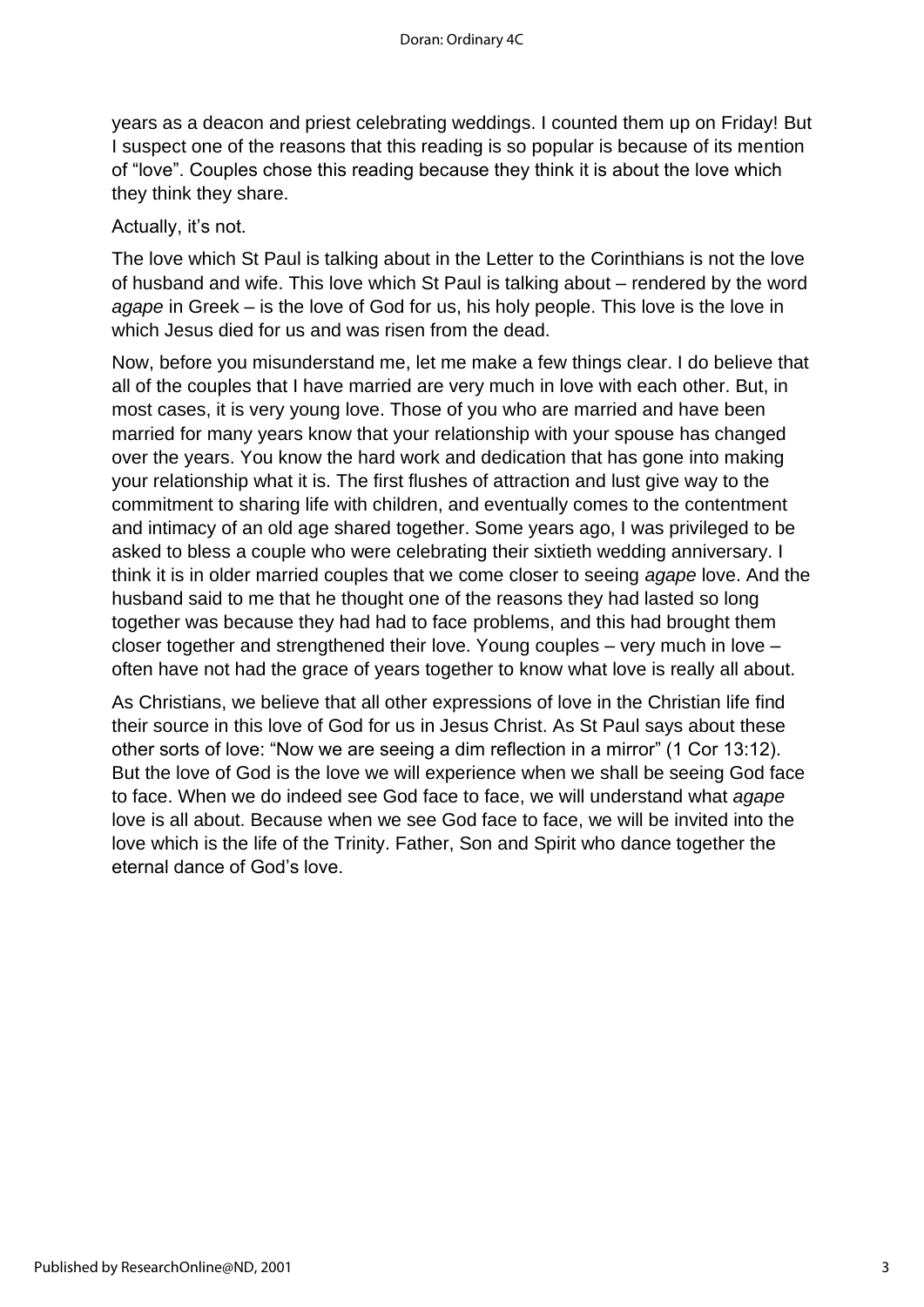# **Prayer of the Faithful**

## **Introduction**

The psalmist sings praise to God and calls on God to 'pay heed to me and save me'. We know that God will pay heed and so we bring our needs before our loving God.

# **Petitions**

We pray for Pope Francis and the bishops as they prepare for the Synod in 2023. May they renew themselves in the way of journeying together towards a better future for the whole Church

*(Pause)* Lord hear us OR We pray to the Lord.

We pray for the members of the Plenary Council that they will continue to work hard in preparing the documents for the second assembly in Sydney in July. *(Pause)* Lord hear us OR We pray to the Lord.

We pray for the leaders of our world that they will work hard on climate change issues and be just in their support of all those who suffer from floods, sea levels rising and bushfires.

*(Pause)* Lord hear us OR We pray to the Lord.

We pray for all those returning from holidays to work and study. May they be renewed and energised to be fruitful this year and do everything in love as Paul exhorts us to do.

*(Pause)* Lord hear us OR We pray to the Lord.

We pray for those who suffer from domestic violence. May they find support through agencies and family that can bring them to safety and peace. *(Pause)* Lord hear us OR We pray to the Lord.

We pray for all those suffering in mind, body and spirit. May those who care for them bring them to a place of healing.

*(Pause)* Lord hear us OR We pray to the Lord.

# **Conclusion**

We offer these needs to our loving God in the sure hope and knowledge that they will be answered through the power of the Spirit and in the name of Jesus, our Lord.

### **Amen.**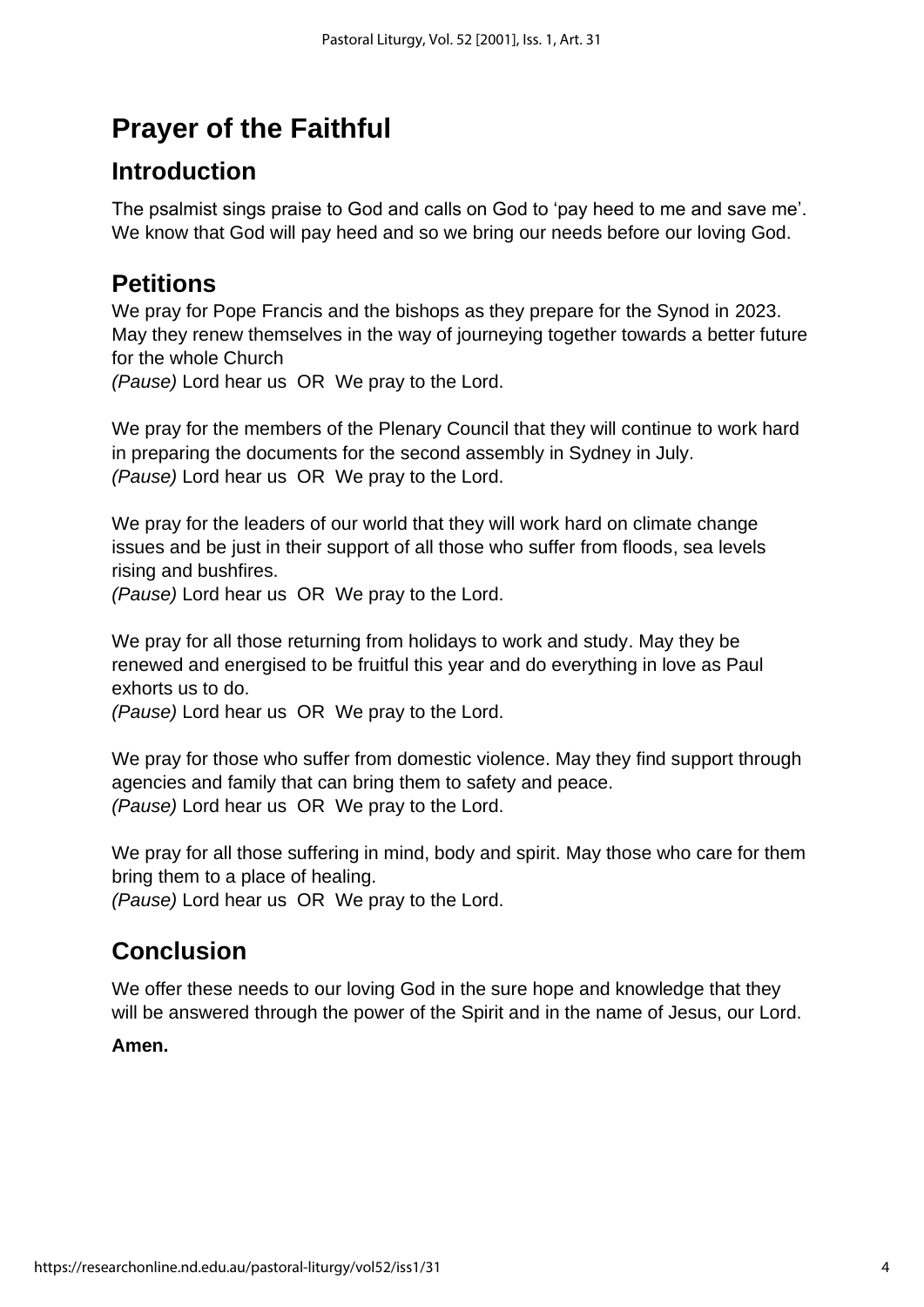## **Music selections by Alessio Loiacono and Chris deSilva**

### **GA**

Centre of my life. P. Inwood. 444 Christ is made the sure foundation. J. M. Neale et. al./ H. Purcell. 482 In faith and hope and love. J. McAuley/ R. Connolly. 442 Lord, you give the great commission. J. Rowthorn/ C. Taylor. 313 Love divine, all loves excelling. C. Wesley/ R. Pritchard. 463 No greater love. M. Joncas. 460 Now thank we all our God. C. Winkworth/ J. Cruger. 425 O God, our help in ages past. I. Watts/ W. Croft. 459 Take the word of God with you. J. Harrison/C. Walker. 494 The servant song. R. Gillard. 487 The voice of God. P. Icarus/ W. Greatorex. 476 Ubi caritas/ Where true love and charity are found. Gregorian Chant. 319 Ubi caritas. Taize Chant. 324 Where there is charity and love. R. Connolly. 323

### **AOV1**

Gather us together. O. Alstott. 111 Now thank we all our God. C. Winkworth/ J. Cruger. 189 O God, our help in ages past. I. Watts/ W. Croft. 175 You are near. D. Schutte. 112

### **AOV2**

Centre of my life. P. Inwood. 170 The servant song. R. Gillard. 169

### **AOV4Kids**

To live like Jesus. D. Pudney. 160

### **CWB**

Go now, you are sent forth. Leo Watt OFM. 690 The Beatitudes. Peter Kearney. 817 The Spirit of God. Lucien Deiss. 832

### **CWBII**

*Sunday by Sunday hymn suggestions* God has spoken by his prophets. George William Briggs. 497 In faith and hope and love. James Phillip McAuley. 520 All are welcome. Marty Haugen. 535 Where there is charity and love. Richard Connolly. 638 Where true charity is dwelling. Trans. ICEL. 639 *Additional selections by Chris deSilva* The Beatitudes. Peter Kearney. 456 Forth in the peace of Christ we go. James Quinn SJ. 489 God has chosen me. Bernadette Farrell. 495 Take the word of God with you. James Harrison. 607